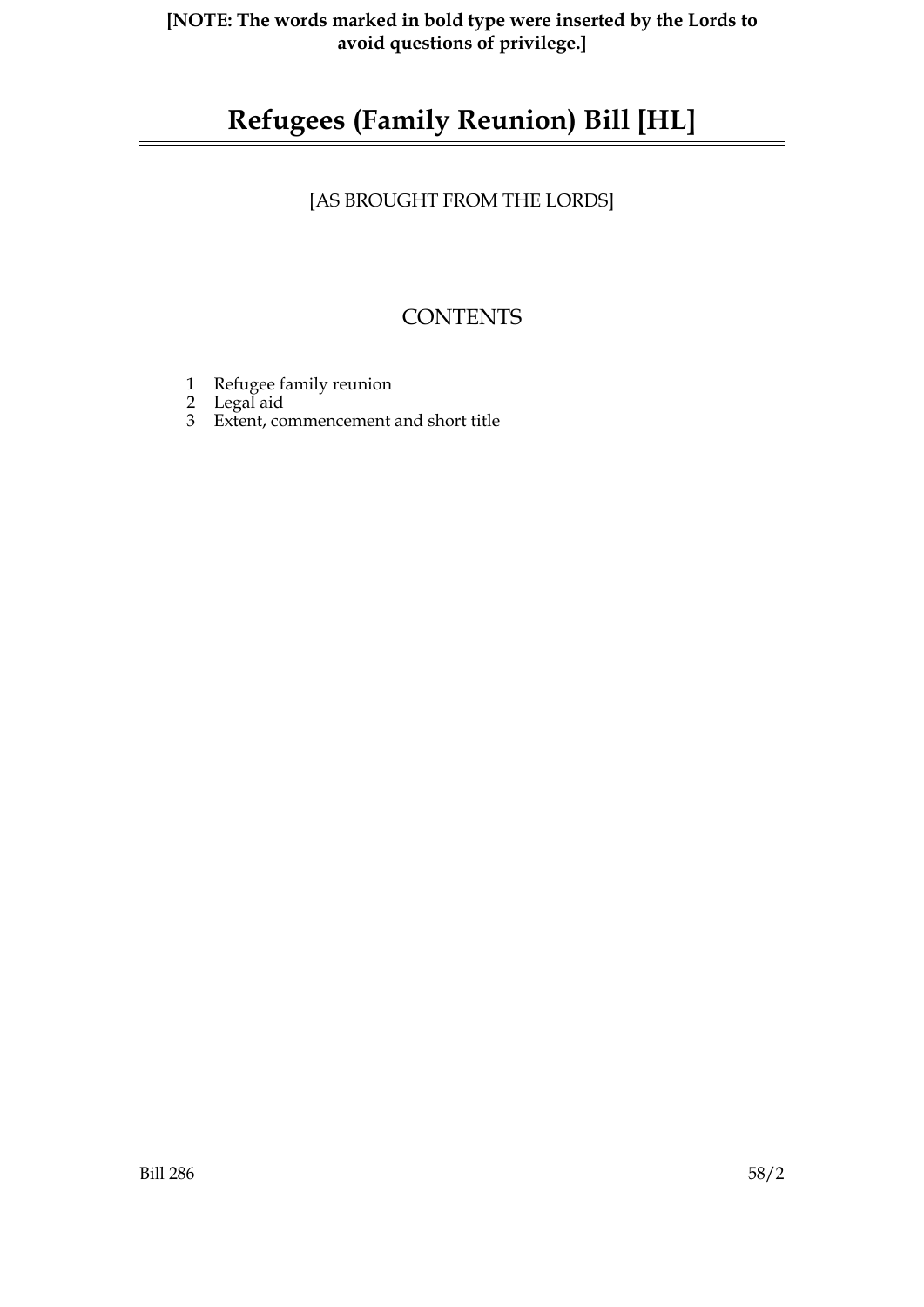#### [AS BROUGHT FROM THE LORDS]



TO

Make provision for leave to enter or remain in the United Kingdom to be granted to the family members of refugees and of people granted humanitarian protection; and to provide for legal aid to be made available in such cases.

**B** E IT ENACTED by the Queen's most Excellent Majesty, by and wirdly and consent of the Lords Spiritual and Temporal, and Commons, in Parliament assembled, and by the authority of the same, as follows:  $-$ E IT ENACTED by the Queen's most Excellent Majesty, by and with the advice and consent of the Lords Spiritual and Temporal, and Commons, in this present

#### **1 Refugee family reunion**

- (1) The Secretary of State must, within 6 months of this section coming into force, lay before Parliament a statement of changes in the rules (the "immigration rules") under section 3(2) of the Immigration Act 1971 (general provisions for regulation and control) to make provision for refugee family reunion, in accordance with this section, to come into effect after 21 days.
- (2) Before a statement of changes is laid under subsection (1), the Secretary of State must consult with persons he or she deems appropriate.
- (3) *10* The statement laid under subsection (1) must set out rules providing for leave to enter and remain in the United Kingdom for family members of a person granted refugee status or humanitarian protection.
- (4) In this section, "refugee status" and "humanitarian protection" have the same meaning as in the immigration rules.
- (5) In this section, "family members" include a person's—
	- (a) parent, including adoptive parent; *15*
	- (b) spouse, civil partner or unmarried partner;
	- (c) child, including adopted child, who is either—
		- (i) under the age of 18, or
		- (ii) under the age of 25 but was either under the age of 18 or unmarried at the time the person granted asylum left their country of residence to seek asylum;
	- (d) sibling, including adoptive sibling, who is either—
		- (i) under the age of 18, or

*5*

*20*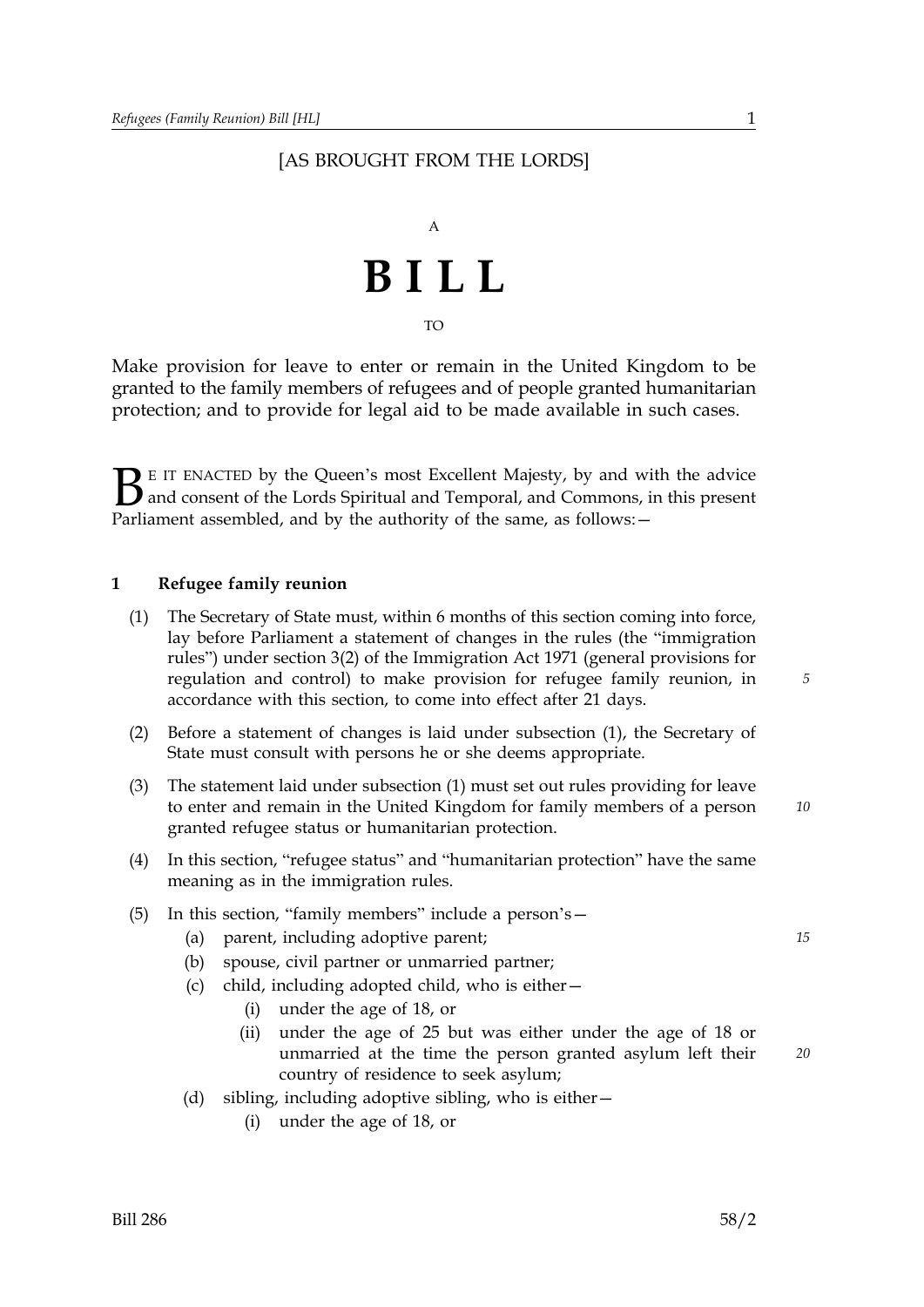- (ii) under the age of 25, but was either under the age of 18 or unmarried at the time the person granted asylum left their country of residence to seek asylum; and
- (e) such other persons as the Secretary of State may determine, having regard to—
	- (i) the importance of maintaining family unity,
	- (ii) the best interests of a child,
	- (iii) the physical, emotional, psychological or financial dependency between a person granted refugee status or humanitarian protection and another person,
	- (iv) any risk to the physical, emotional or psychological wellbeing of a person who was granted refugee status or humanitarian protection, including from the circumstances in which the person is living in the United Kingdom, or
	- (v) such other matters as the Secretary of State considers *15* appropriate.
- (6) For the purpose of subsection  $(5)$ 
	- (a) "adopted" and "adoptive" refer to a relationship resulting from adoption, including de facto adoption, as set out in the immigration rules;
	- (b) "best interests" of a child shall be read in accordance with Article 3 of the 1989 UN Convention on the Rights of the Child.

#### **2 Legal aid**

*25* In Schedule 1 to the Legal Aid, Sentencing and Punishment of Offenders Act 2012 (civil legal services), after paragraph 30 (immigration: rights to enter and remain) insert—

*"Refugee family reunion* 

30A Civil legal services provided in relation to an application for leave to enter or remain on the basis of rules laid down by the Secretary of State under section 3(2) of the Immigration Act 1971 for the purposes of refugee family reunion as set out in section 1 of the Refugees (Family Reunion) Act 2021."

#### **3 Extent, commencement and short title**

- (1) Section 1 and this section extend to England and Wales, Scotland and Northern Ireland.
- (2) Section 2 extends to England and Wales only.
- (3) Section 1 and this section come into force on the day on which this Act is passed.
- (4) Section 2 comes into force at the end of the period of two months beginning with the day on which this Act is passed.

*10*

*5*

*20*

*40*

*35*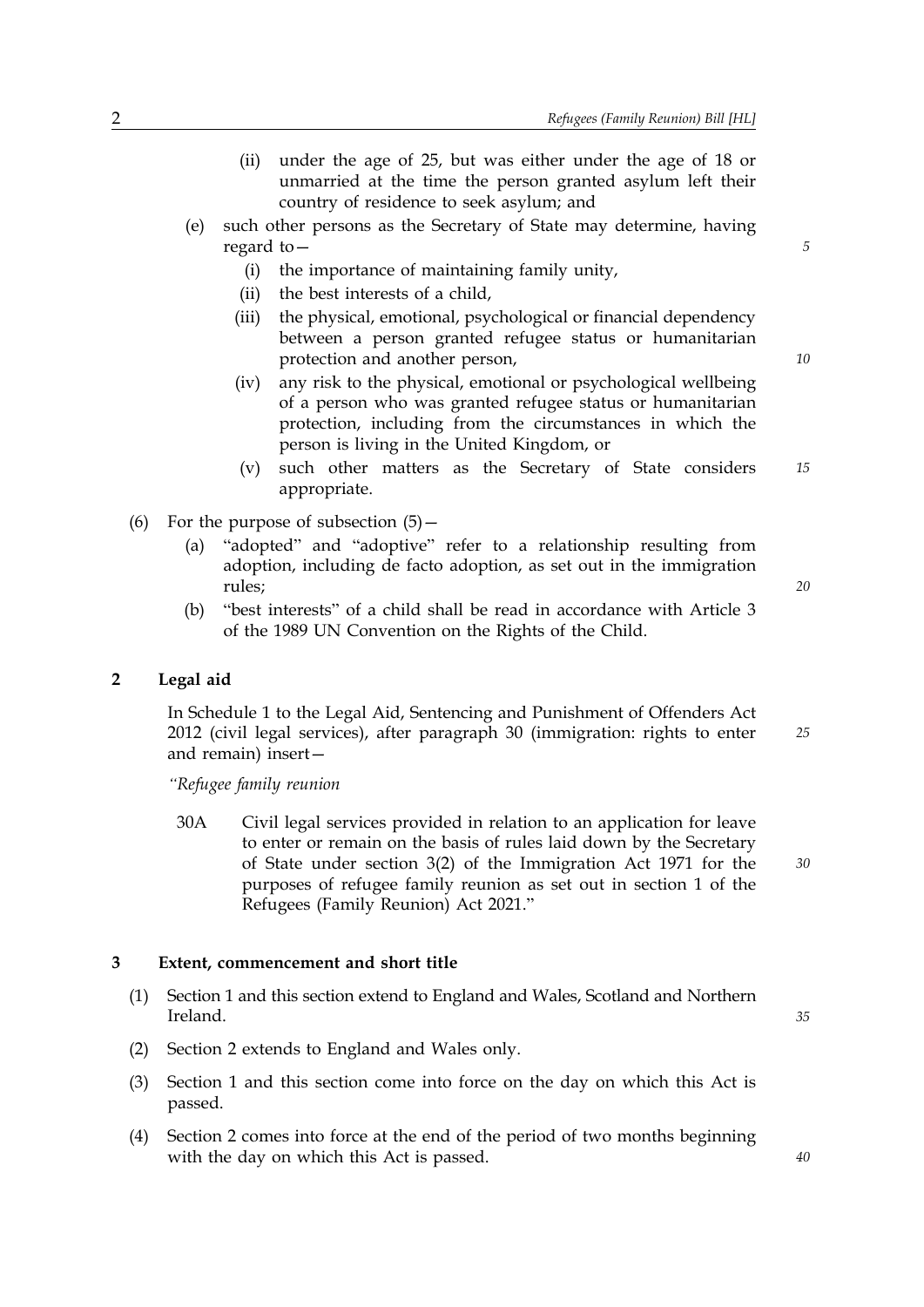- (5) This Act may be cited as the Refugees (Family Reunion) Act 2022.
- (6) **Nothing in this Act shall impose any charge on the people or on public funds, or vary the amount or incidence of or otherwise alter any such charge in any manner, or affect the assessment, levying, administration or application of any money raised by any such charge.**

*5*